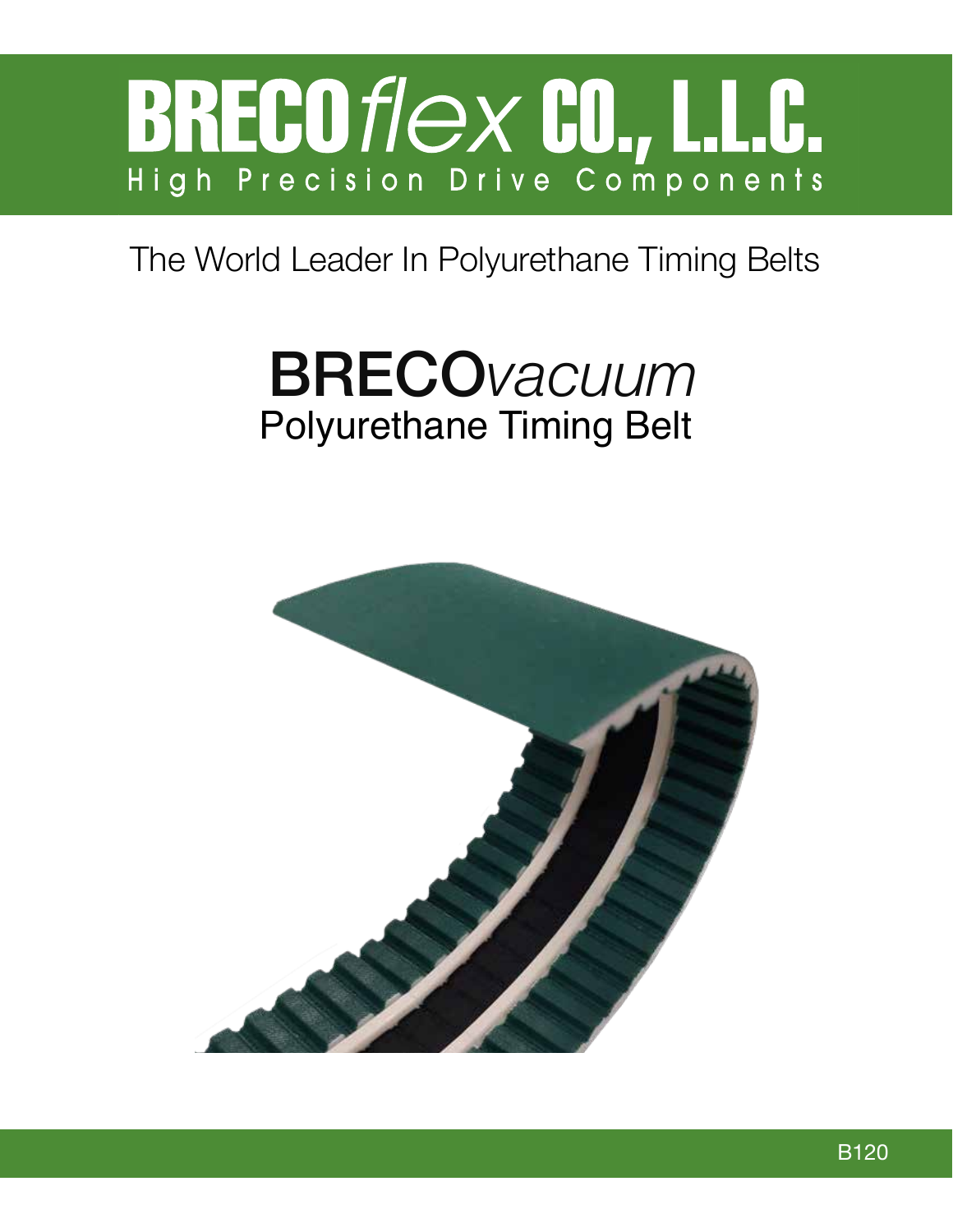#### BRECO*vacuum* **Overview**

Products such as films, paper, glass or metal sheets require vacuum timing belts to effectively transport them. This type of timing belt and associated components are very specific to the application. Typically, it requires applications engineers working closely with customers to develop a system of properly sized timing belts with the appropriate arrangement of vacuum slots, and pulleys. BRECO*vacuum* make this process faster and easier.

The BRECO*vacuum* timing belt is manufactured using an extrusion process which results in a lower costing belt compared to systems that use a multi step process for adhering the slide rails and vacuum channels. The system is currently available in 50mm and 75mm wide AT10 pitch.



The picture above shows a specific design with grey backing and elongated, diagonal vacuum pockets. The center of the belt has a relief zone for punching vacuum holes. For flexibility in design, there is virtually no limitation on backing options. Contact applications engineering to determine best backing material and vacuum hole design for your timing belt application.

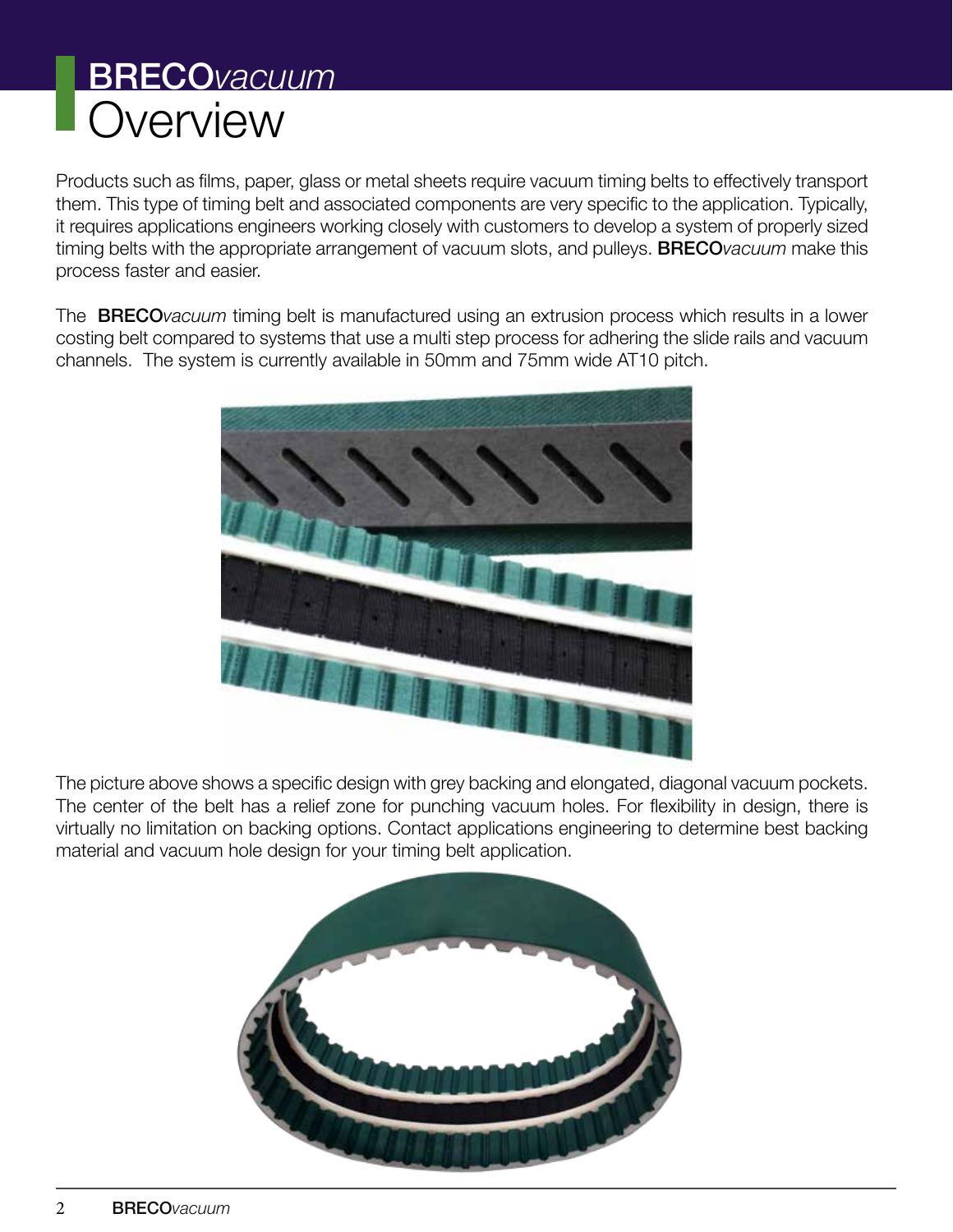## BRECO*vacuum* **Charts**

The BRECO*vacuum* system consists of timing belts and pulleys which combines the drive tracks, the vacuum channels and the required sealing bars. Having a coordinated component system insures perfect meshing and smooth operation.

**Open-Ended "M"** 



| Specifications                             |                                                                                                  |    |  |  |  |  |
|--------------------------------------------|--------------------------------------------------------------------------------------------------|----|--|--|--|--|
| Widths (mm)<br>In between widths available | 50                                                                                               | 75 |  |  |  |  |
| Lengths                                    | Any Lengths available                                                                            |    |  |  |  |  |
| <b>Available Options</b>                   | Nylon coating tooth side (PAZ), Nylon backing (PAR),<br>Polyamide fabric coating on vacuum track |    |  |  |  |  |
| <b>Tension Member</b><br><b>Options</b>    | Steel standard<br>VA301 Stainless steel                                                          |    |  |  |  |  |

Note: Diameter of the suction hole is  $\leq 4$ mm.

| <b>Spliced and Welded "V"</b> | <b>Specifications</b>                                         |                                                                                                  |    |  |  |
|-------------------------------|---------------------------------------------------------------|--------------------------------------------------------------------------------------------------|----|--|--|
|                               | <b>Widths (mm)</b><br>In between widths available             | 50                                                                                               | 75 |  |  |
| <b>CONTRACTOR</b> COMPANY     | Min. Joined Length (mm)<br>Increasing in one tooth increments | 1.200                                                                                            |    |  |  |
|                               | <b>Available Options</b>                                      | Nylon coating tooth side (PAZ), Nylon backing (PAR),<br>Polyamide fabric coating on vacuum track |    |  |  |
|                               | <b>Tension Member</b><br><b>Options</b>                       | Steel standard<br>VA301 Stainless steel                                                          |    |  |  |
|                               | Note: Diameter of the suction hole is $<$ 4mm                 |                                                                                                  |    |  |  |

Note: Diameter of the suction hole is  $\leq 4$ mm.





75 AT10 VAC/7500 V PAZ PAR with a 3mm PU Gray Back Cover with Ø4.00mm holes located every 20.00mm centered on belt width and over a tooth with angled slots or pockets as shown above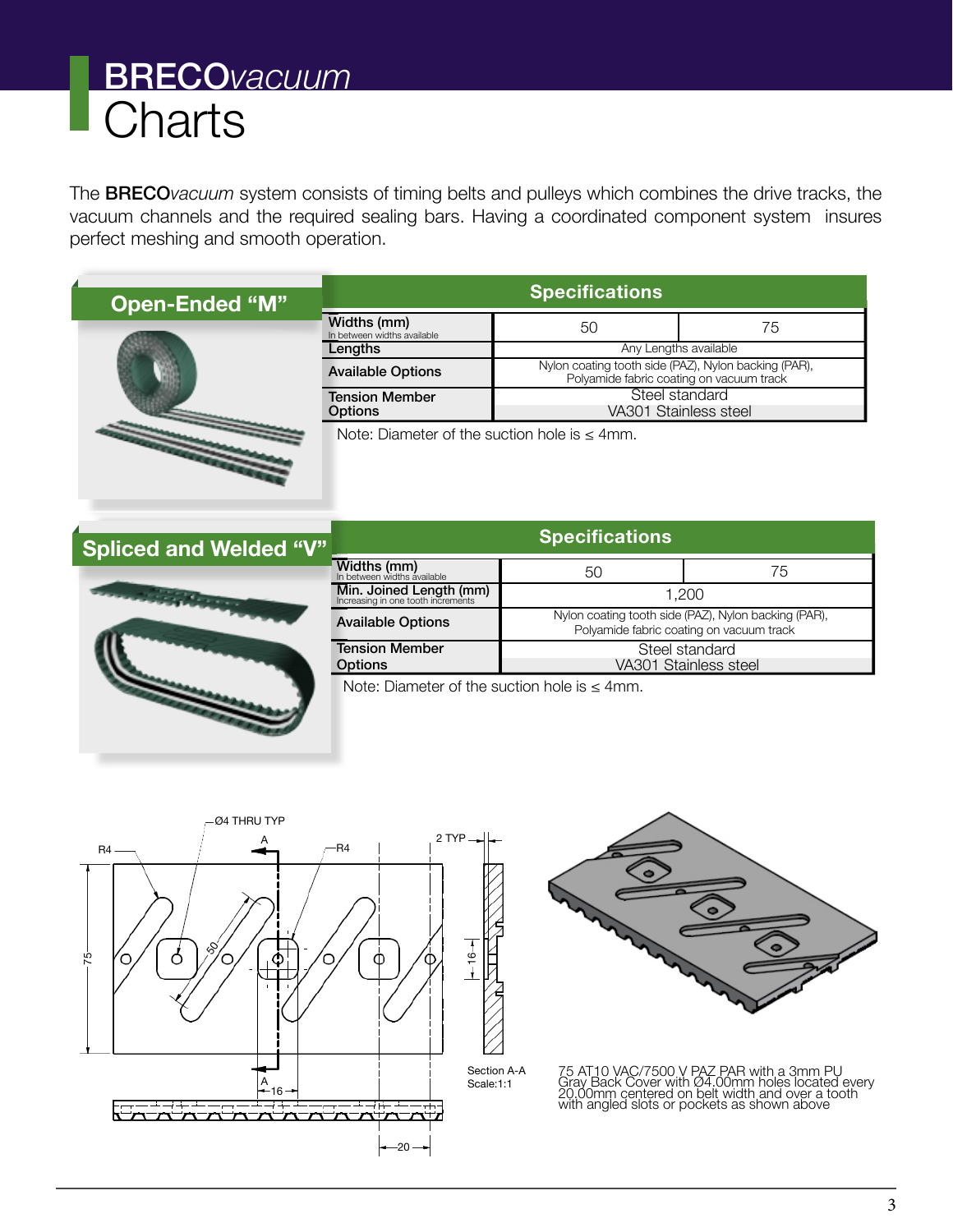## BRECO*vacuum* **Charts cont.**

|                                        | BRECOvacuum AT10 M/V Specific Tooth Shear Strength |                                        |                            |  |
|----------------------------------------|----------------------------------------------------|----------------------------------------|----------------------------|--|
|                                        | 50mm                                               |                                        | 75mm                       |  |
| <b>RPM</b><br>$n$ [min <sup>-3</sup> ] | $F_{\text{spec}}^{\text{FORCE}}$                   | <b>RPM</b><br>$n$ [min <sup>-3</sup> ] | $F_{\text{SPEC}}$ $[N/cm]$ |  |
| $\overline{0}$                         | 36.8                                               | $\Omega$                               | 55.4                       |  |
| 20                                     | 36.2                                               | 20                                     | 54.6                       |  |
| 40                                     | 35.7                                               | 40                                     | 53.8                       |  |
| 60                                     | 35.2                                               | 60                                     | 53.1                       |  |
| 80                                     | 34.8                                               | 80                                     | 52.4                       |  |
| 100                                    | 34.4                                               | 100                                    | 51.8                       |  |
| 200                                    | 32.5                                               | 200                                    | 49.0                       |  |
| 300                                    | 31.0                                               | 300                                    | 46.8                       |  |
| 400                                    | 29.8                                               | 400                                    | 44.9                       |  |
| 500                                    | 28.7                                               | 500                                    | 43.3                       |  |

| <b>BRECO</b> vacuum AT10 Specifications |                       |                                            |                             |         |  |
|-----------------------------------------|-----------------------|--------------------------------------------|-----------------------------|---------|--|
| Construction                            | <b>Tension member</b> | Parameter                                  | Belt Width (mm)<br>50<br>75 |         |  |
| Open-Ended<br>"M"                       | <b>Steel</b>          | <b>Allowable Force</b><br>$F$ Tzul[N]      | 2.500                       | 4,500   |  |
|                                         |                       | <b>Spring Rate</b><br>$C_{\text{Spec}}[N]$ | 1.25 E6                     | 2.24 E6 |  |
|                                         | VA                    | <b>Allowable Force</b><br>$F$ Tzul[N]      | 1,860                       | 3,350   |  |
|                                         |                       | <b>Spring Rate</b><br>$C_{\text{Spec}}[N]$ | 1.25 E6                     | 2.24 E6 |  |
|                                         | <b>VA/Steel</b>       | <b>Belt Weight</b><br>[kg/m]               | .255                        | .413    |  |
| Spliced and<br>Welded "V"               | <b>Steel</b>          | <b>Allowable Force</b><br>$F_{Tzul}[N]$    | 1,250                       | 2,250   |  |
|                                         | <b>VA</b>             | <b>Allowable Force</b><br>$F$ Tzul[N]      | 930                         | 1,675   |  |
|                                         | <b>VA/Steel</b>       | <b>Belt Weight</b><br>[kg/m]               | .255                        | .413    |  |

#### $Z_{\scriptscriptstyle{\mathsf{min}}}$  $\mathsf{d}_{_{\mathsf{min}}}$  $Z_{\rm min}$  $\mathsf{d}_{_{\sf min}}$ **Drive w/o back bending Drive with back bending Tension Member Construction Tension Member Construction Zmin (# of teeth) dmin (mm) (Ø) BRECO***vacuum* **AT10** Tension Member M/V **BRECO***vacuum* **AT10** Tension Member M/V 38 120 47 150 **Zmin (# of teeth) dmin (mm) (Ø)** BRECO*vacuum* AT10 Flexibility (minimum tooth count/minimum diameter)

**1,860 3,350**